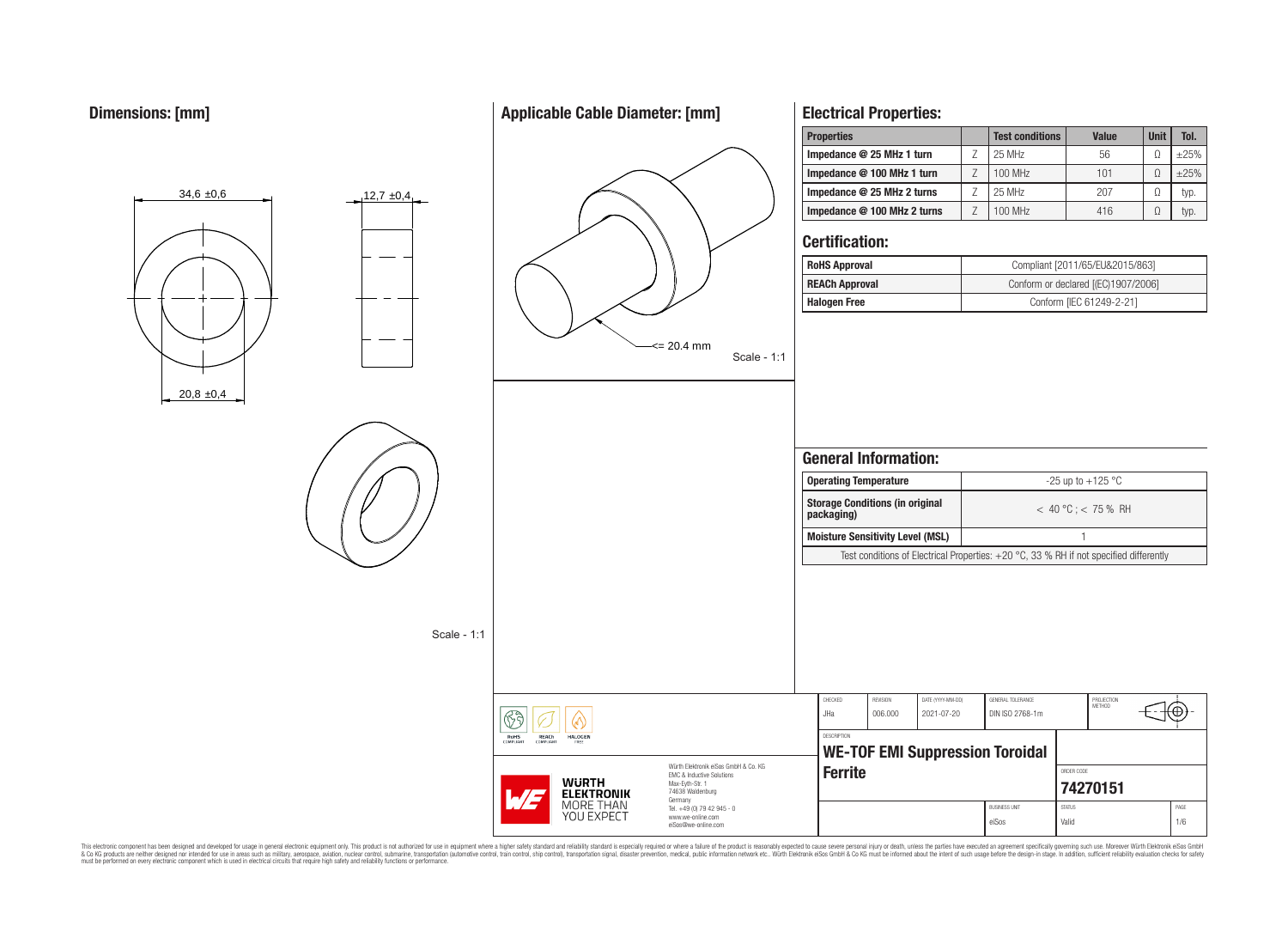## **General Properties:**

| <b>Properties</b>           |              | <b>Value</b> | <b>Unit</b>    | Tol. |
|-----------------------------|--------------|--------------|----------------|------|
| <b>Cable Diameter Max.</b>  |              | 20.4         | mm             |      |
| <b>Material</b>             |              | 4 W 620      |                |      |
| <b>Initial Permeability</b> | μ,           | 620          |                | typ. |
| <b>Curie Temperature</b>    | $\mathsf{C}$ | 150          | $\circ$ $\cap$ | typ. |
| <b>Test Cable</b>           |              | AWG26        |                |      |
| <b>Test Cable Length</b>    |              | 165          | mm             |      |

**Typical Impedance Characteristics:**



This electronic component has been designed and developed for usage in general electronic equipment only. This product is not authorized for subserved requipment where a higher selection equipment where a higher selection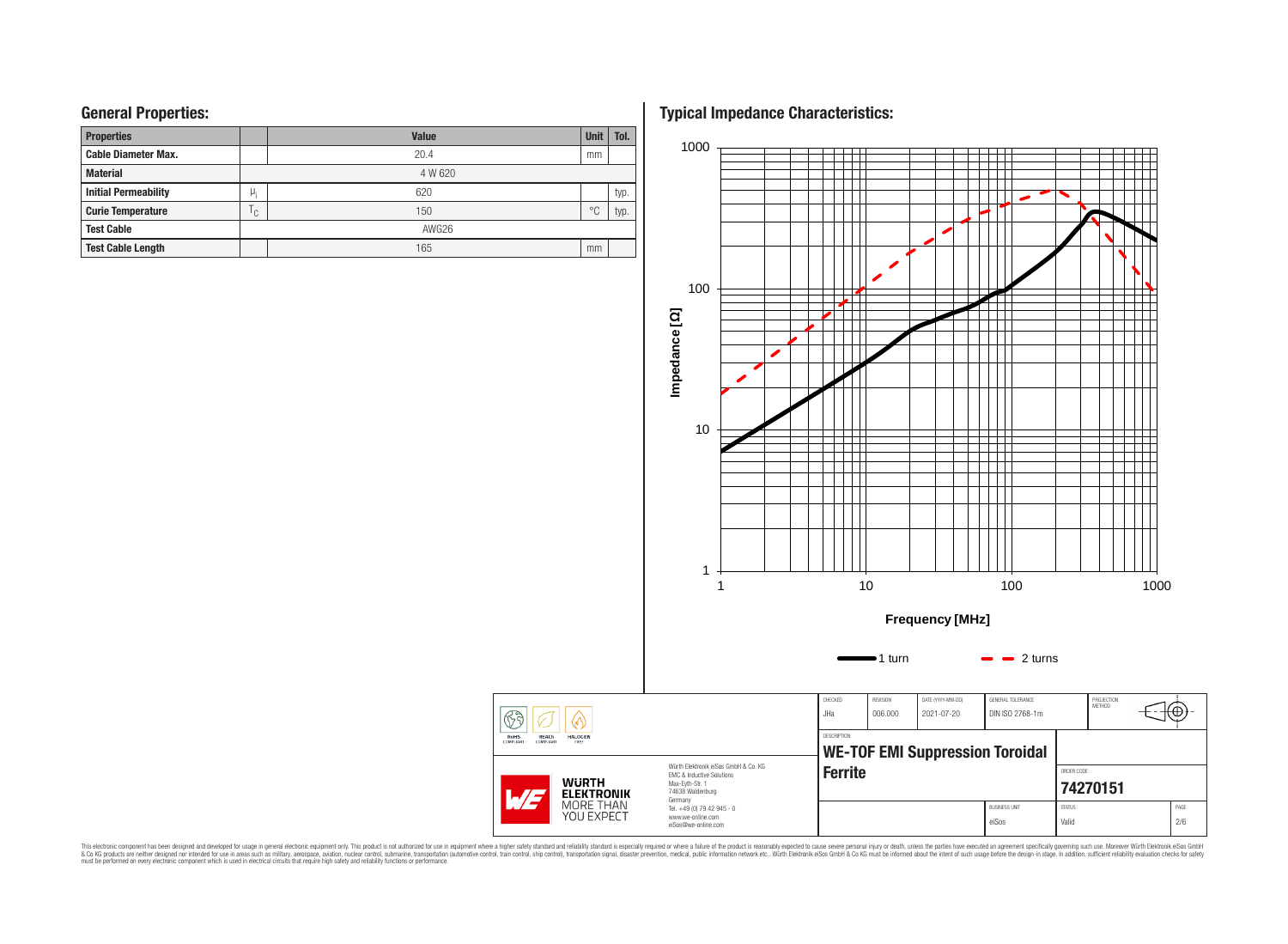## **Packaging Specification - Tray: [mm]**



This electronic component has been designed and developed for usage in general electronic equipment only. This product is not authorized for subserved requipment where a higher selection equipment where a higher selection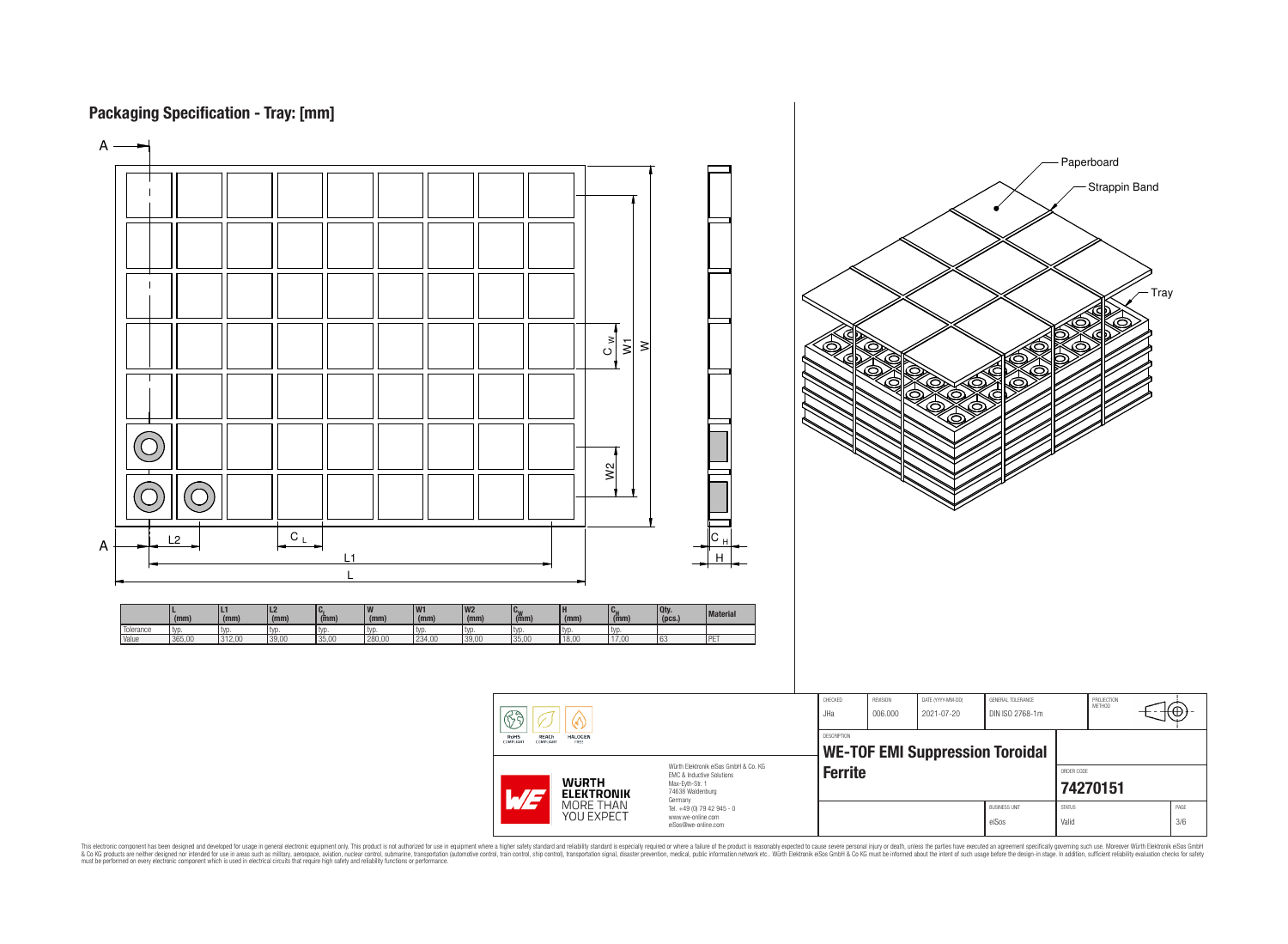

This electronic component has been designed and developed for usage in general electronic equipment only. This product is not authorized for subserved requipment where a higher selection equipment where a higher selection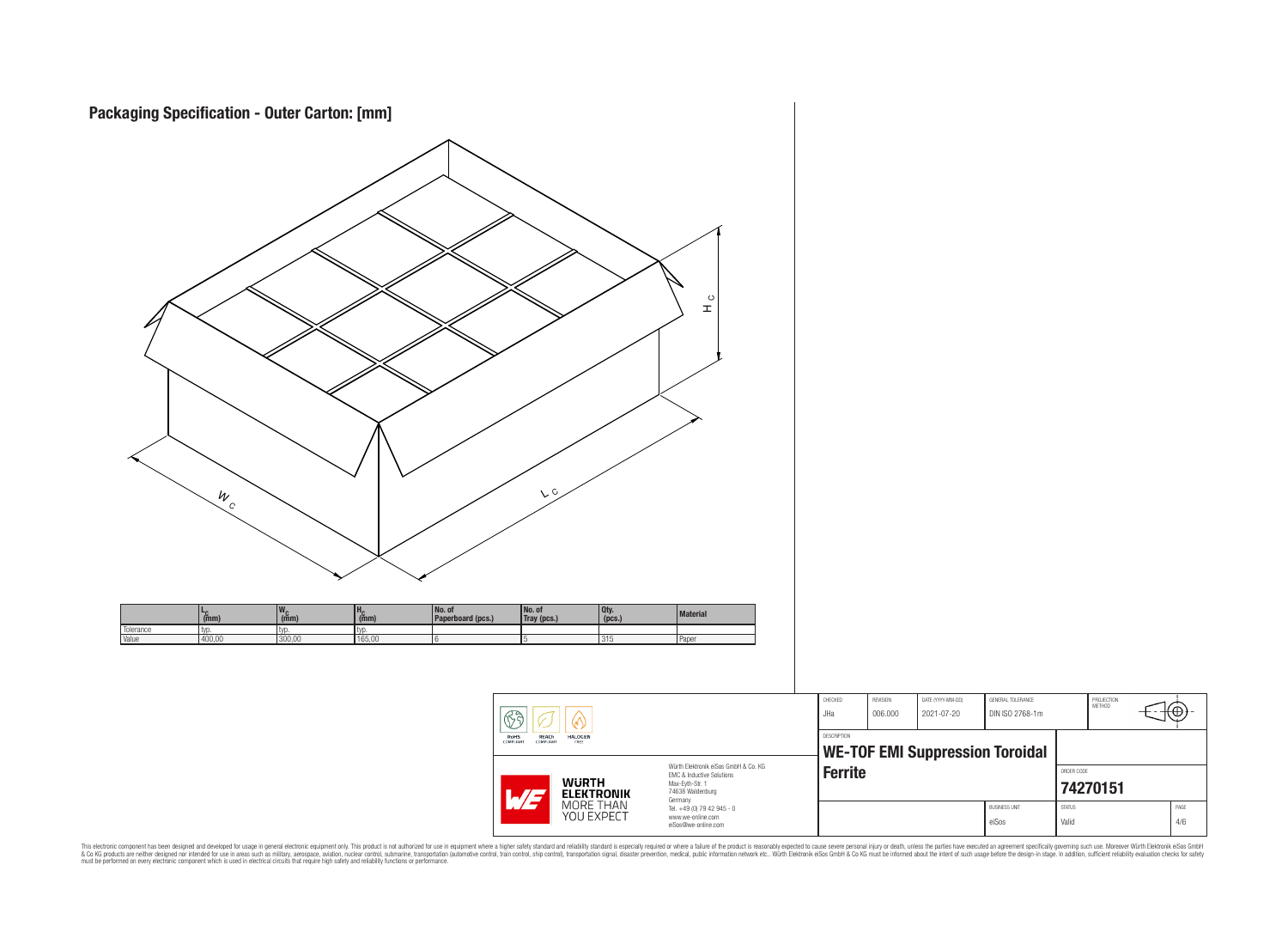## **Cautions and Warnings:**

## **The following conditions apply to all goods within the product series of WE-TOF of Würth Elektronik eiSos GmbH & Co. KG:**

#### **General:**

- This electronic component is designed and manufactured for use in general electronic equipment.
- Würth Elektronik must be asked for written approval (following the PPAP procedure) before incorporating the components into any equipment in fields such as military, aerospace, aviation, nuclear control, submarine, transportation (automotive control, train control, ship control), transportation signal, disaster prevention, medical, public information network, etc. where higher safety and reliability are especially required and/or if there is the possibility of direct damage or human injury.
- Electronic components that will be used in safety-critical or high-reliability applications, should be pre-evaluated by the customer.
- The component is designed and manufactured to be used within the datasheet specified values. If the usage and operation conditions specified in the datasheet are not met, the wire insulation may be damaged or dissolved.
- Do not drop or impact the components, the component may be damaged
- Würth Elektronik products are qualified according to international standards, which are listed in each product reliability report. Würth Elektronik does not warrant any customer qualified product characteristics beyond Würth Elektroniks' specifications, for its validity and sustainability over time.
- The responsibility for the applicability of the customer specific products and use in a particular customer design is always within the authority of the customer. All technical specifications for standard products also apply to customer specific products

### **Product specific:**

#### **Cleaning and Washing:**

• Washing agents used during the production to clean the customer application might damage or change the characteristics of the component. Washing agents may have a negative effect on the long-term functionality of the product.

## **Potting:**

• If the product is potted in the customer application, the potting material might shrink or expand during and after hardening. Shrinking could lead to an incomplete seal, allowing contaminants into the core. Expansion could damage the components. We recommend a manual inspection after potting to avoid these effects.

#### **Storage Conditions:**

• A storage of Würth Elektronik products for longer than 12 months is not recommended. The material characteristics of the electronic components form a limiting factor for the storage stability. Therefore, all products shall be used within the period of 12 months based on the day of shipment.

- Do not expose the components to direct sunlight.
- The storage conditions in the original packaging are defined according to DIN EN 61760-2.
- The storage conditions stated in the original packaging apply to the storage time and not to the transportation time of the components.

### **Packaging:**

• The packaging specifications apply only to purchase orders comprising whole packaging units. If the ordered quantity exceeds or is lower than the specified packaging unit, packaging in accordance with the packaging specifications cannot be ensured.

### **Handling:**

- Violation of the technical product specifications such as exceeding the maximum outer diameter of the cable will void the warranty.
- The usage in an acid as well as salty environment can be the reason for oxide (rust) on the surface of the ferrite body, damage or changes of the material characteristics. The acid or salty environment may have a negative effect on the long-term function of the product.
- If a component is pre-assembled with an adhesive tape, the adhesive duration and operating temperature cannot be guaranteed. This depends on the surface where the component will be mounted on. It also depends on the environmental conditions the component is exposed to. The customer has to evaluate this for his specific application.
- The temperature rise of the component must be taken into consideration. The operating temperature is comprised of ambient temperature and temperature rise of the component.The operating temperature of the component shall not exceed the maximum temperature specified.

These cautions and warnings comply with the state of the scientific and technical knowledge and are believed to be accurate and reliable. However, no responsibility is assumed for inaccuracies or incompleteness.

|  | H<br>Ω<br><b>REACh</b><br><b>RoHS</b><br><b>HALOGEN</b><br>COMPLIANT<br>FREE<br><b>COMPLIANT</b>                                                                 |                         | CHECKED<br>JHa                                                                    | REVISION<br>006.000 | DATE (YYYY-MM-DD)<br>2021-07-20 | GENERAL TOLERANCE<br>DIN ISO 2768-1m |                               | PROJECTION<br><b>METHOD</b> | ⊬⊕∶ |             |
|--|------------------------------------------------------------------------------------------------------------------------------------------------------------------|-------------------------|-----------------------------------------------------------------------------------|---------------------|---------------------------------|--------------------------------------|-------------------------------|-----------------------------|-----|-------------|
|  |                                                                                                                                                                  |                         | <b>DESCRIPTION</b><br><b>WE-TOF EMI Suppression Toroidal</b>                      |                     |                                 |                                      |                               |                             |     |             |
|  | Würth Flektronik eiSos GmbH & Co. KG<br><b>EMC &amp; Inductive Solutions</b><br><b>WURTH</b><br>Max-Evth-Str. 1<br>74638 Waldenburg<br><b>ELEKTRONIK</b><br>HJ J |                         | <b>Ferrite</b>                                                                    |                     |                                 |                                      | ORDER CODE                    | 74270151                    |     |             |
|  |                                                                                                                                                                  | MORE THAN<br>YOU EXPECT | Germany<br>Tel. +49 (0) 79 42 945 - 0<br>www.we-online.com<br>eiSos@we-online.com |                     |                                 |                                      | <b>BUSINESS UNIT</b><br>eiSos | <b>STATUS</b><br>Valid      |     | PAGE<br>5/6 |

This electronic component has been designed and developed for usage in general electronic equipment only. This product is not authorized for use in equipment where a higher safety standard and reliability standard si espec & Ook product a label and the membed of the seasuch as marked and as which such a membed and the such assume that income in the seasuch and the simulation and the such assume that include to the such a membed and the such